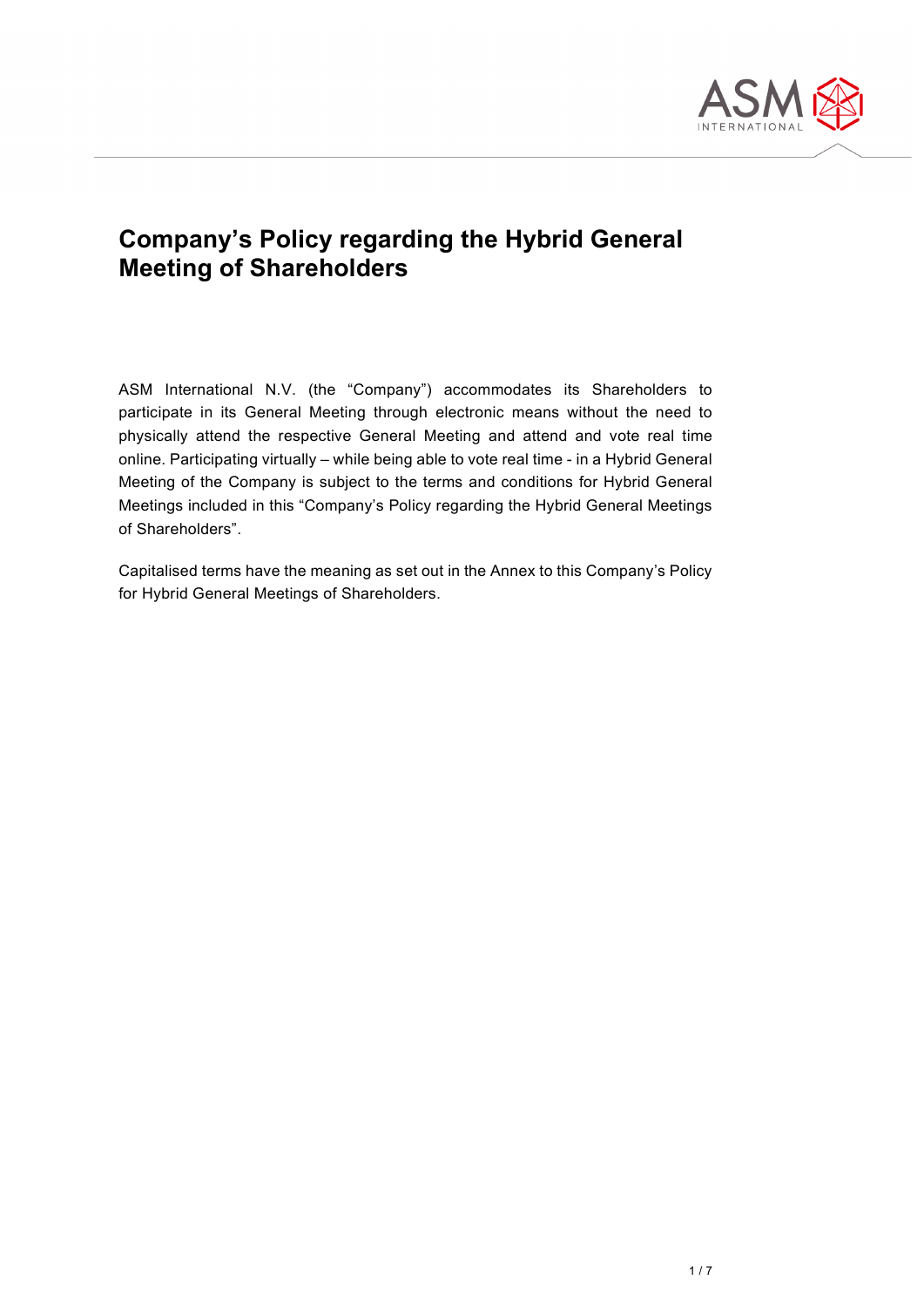

# **Terms and Conditions for Hybrid General Meetings**

#### **1. INTRODUCTION**

- **1.1** These Terms and Conditions for Hybrid General Meetings are applicable for the virtual part of Hybrid General Meetings and to Participating Shareholders, unless the context requires otherwise.
- **1.2** Participating Shareholders will be provided with the opportunity to attend the Hybrid General Meeting and vote electronically during the Hybrid General Meeting. The Hybrid General Meeting shall be treated as having commenced if it has commenced at the physical place specified in the convocation.
- **1.3** Participating Shareholders may attend and participate in the virtual part of the Hybrid General Meeting via the Online Platform. The Online Platform will be provided by the Online Platform Providers. Participating Shareholders must identify themselves electronically through a secured access on the Online Platform to enter the Hybrid General Meeting. In addition to the provisions laid down in these terms and conditions for the virtual part ofHybrid General Meetings, the Terms and Conditions of the Online Platform Providers also apply to the participation in the virtual part of the Hybrid General Meeting via the Online Platform.
- **1.4** Further instructions on the participation in the virtual part of the Hybrid General Meeting will be included in the convocation of the General Meeting and/or will be published on the Company's website [\(https://www.asm.com/investors/corporate-governance/agm\)](https://www.asm.com/investors/corporate-governance/agm).
- **1.5** After convocation of the Hybrid General Meeting, the Management Board may, at its own discretion, change the sequence of the meeting, change or restrict the electronic facilities for the meeting or adjourn the time at which the meeting is to be held. Such changes will be communicated on ASM's website [\(https://www.asm.com/investors/corporate-governance/agm\)](https://www.asm.com/investors/corporate-governance/agm).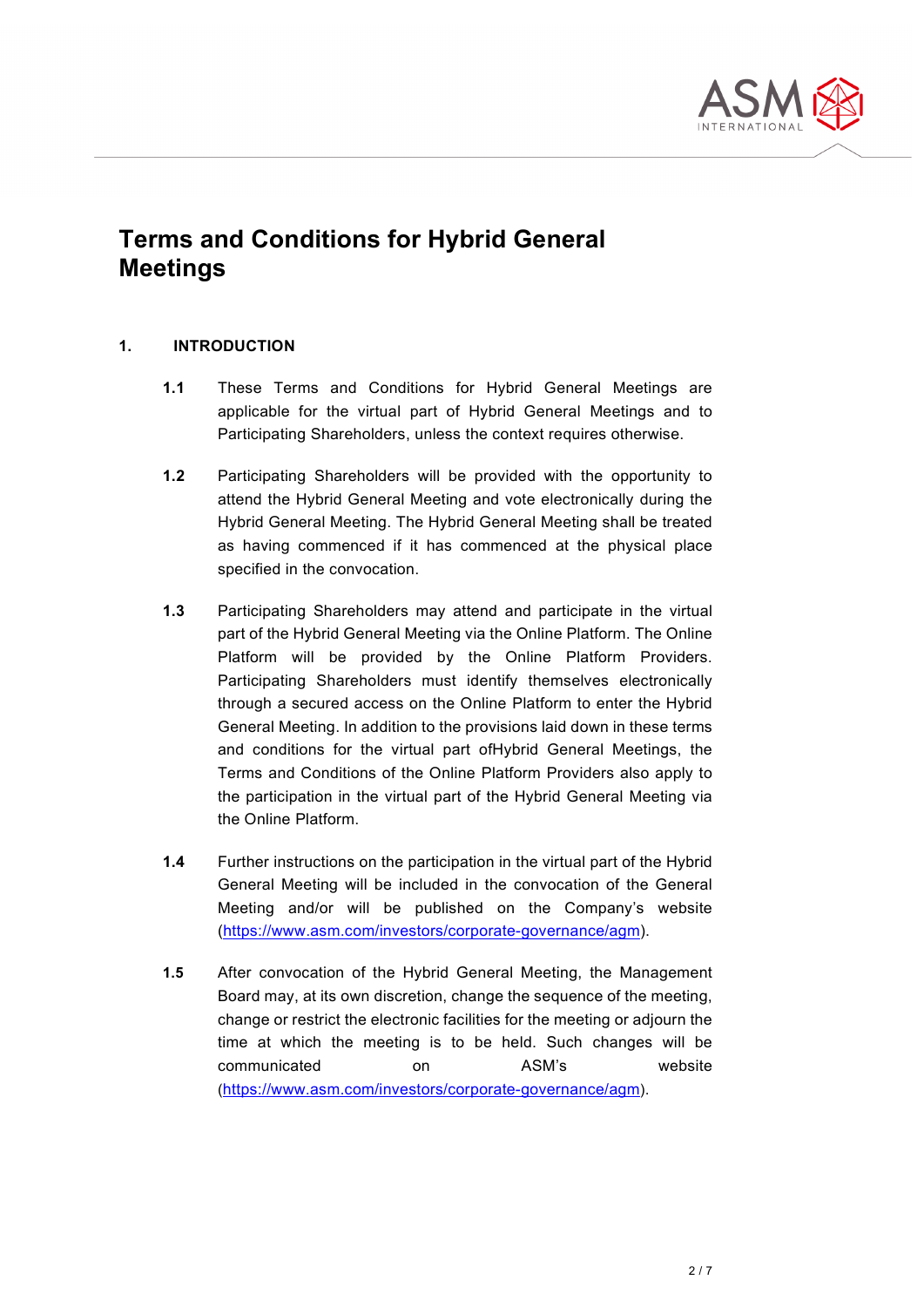

#### **2. TECHNOLOGY**

- **2.1** Participating Shareholders should, in advance of the meeting, test their connection and ensure that they have access to the Online Platform. The Company will have the Online Platform Providers implement the technical infrastructure for the Online Platform in a timely fashion in order to allow Participating Shareholders to test the foregoing. The Company will take all reasonable efforts to make sure that technical support lines are available for Participating Shareholders during the virtual part of the Hybrid General Meeting and for pre-meeting testing access.
- **2.2** There are certain risks for Participating Shareholders who attend the virtual part of the Hybrid General Meeting via the Online Platform. These risks include, among other things, any failure or deficiency in virtual meeting equipment, software, network infrastructure, servers, internet or telephone connectivity, video or voice equipment, whether or not caused by an information security incident (which includes any unauthorised use, hacking, a denial of service attack, a denial of access, any failure or intrusion resulting from the theft or unlawful interception of a password or network access code and any other cyber-attack) or caused by any type of mechanical failure such as any electrical power outage during the Hybrid General Meeting. If a Participating Shareholder wishes to avoid such risks, he or she should provide a proxy and is able to follow the meeting through the webcast as described in the convocation. If any of these risks prevent a Participating Shareholder from attending the meeting or voting electronically during (any part of) the Virtual General Meeting, then this will be for the risk and account of such Participating Shareholder. The inability of one or more Participating Shareholders to attend the virtual part of the Hybrid General Meeting and/or vote electronically during (any part of) the General Meeting does not affect the validity of the Hybrid General Meeting or any business conducted at such meeting.
- **2.3** If it appears to the Chairman that the Online Platform of the virtual part of the Hybrid General Meeting has become inadequate for Participating Shareholders to attend the meeting or vote electronically during (any part of) the General Meeting, then the Chairman may, at its own discretion, suspend or cancel the meeting, change the sequence of the meeting or proceed with the meeting without the possibility for some or all of the Participating Shareholders to attend the meeting and/or vote electronically during (any part of) the General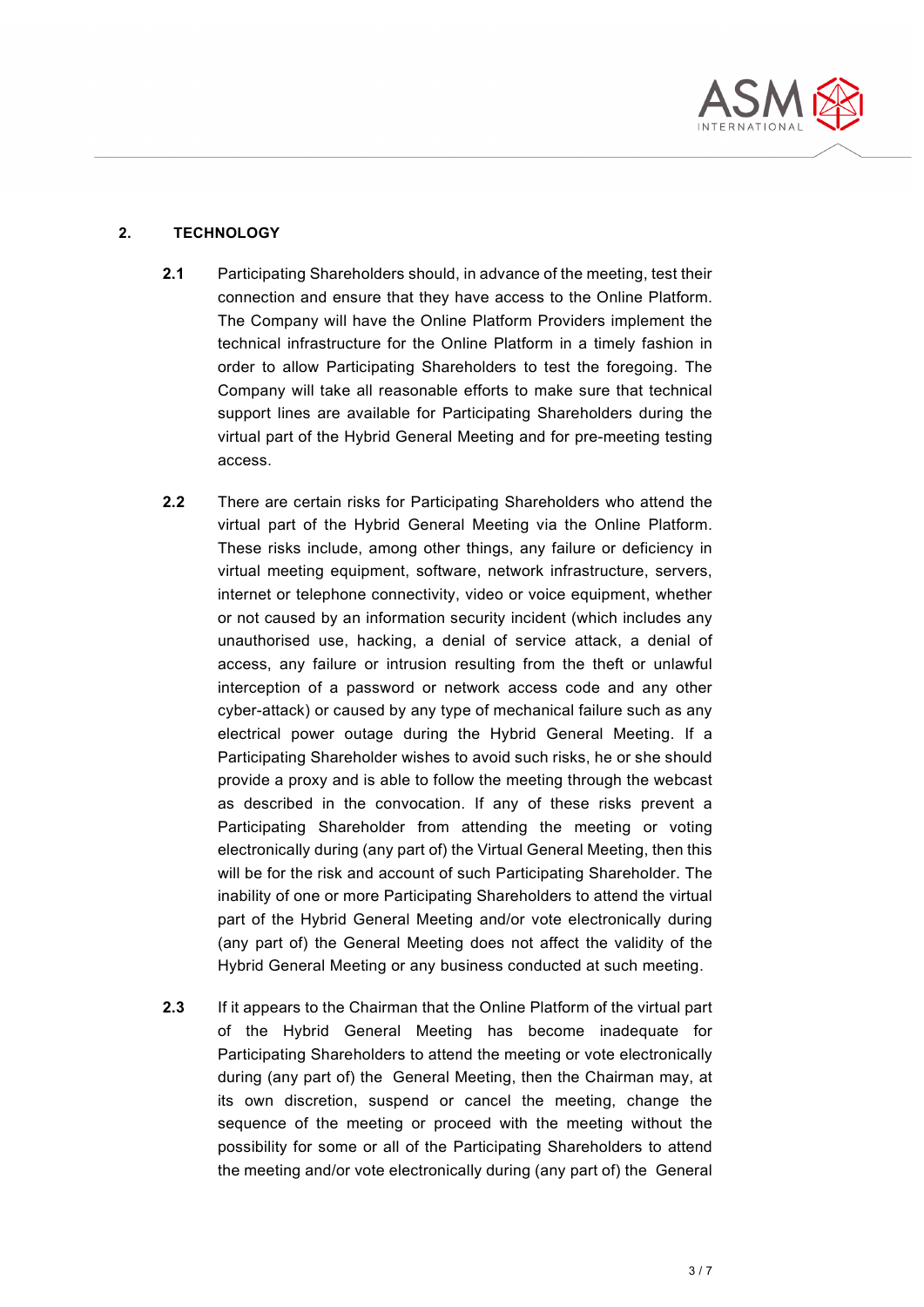

Meeting. The Chairman shall communicate this decision to the extent reasonable possible to the Participating Shareholders.

**2.4** If the Chairman suspends or cancels the Hybrid General Meeting or virtual part thereof, then all business conducted up to the point of the suspension or cancellation will be valid. A suspended Hybrid General Meeting may be continued as a physical only meeting or a virtual meeting (or otherwise) if and insofar permitted by law.

#### **3. PARTICIPATING SHAREHOLDERS' RIGHTS**

- **3.1** Participating Shareholders will be able to virtually attend and participate in the Hybrid General Meeting via the Online Platform. Such Participating Shareholders will be able to participate and vote electronically, provided that they duly and timely registered for participation in the Virtual General Meeting via the Online Platform and duly and timely logged-in on the Online Platform in accordance with the instructions included in the convocation of the Hybrid General Meeting and/or published on the Company's website.
- **3.2** Participating Shareholders who are timely logged-in via the Online Platform prior to the start of the Hybrid General Meeting (i) shall be deemed to attend the Hybrid General Meeting in person, (ii) shall be counted in for calculating how many Shareholders are present or represented at the Hybrid General Meeting and which percentage of the issued and outstanding share capital of the Company is present or represented at the Hybrid General Meeting, (iii) shall be able to follow the Hybrid General Meeting, (iv) shall be entitled to vote electronically at such Hybrid General Meeting, and (v) shall have, subject to the conditions as outlined in the convocation, the opportunity to submit questions during the Hybrid General Meeting on the Online Platform via chat only.

Participating Shareholders who are not timely logged-in via the Online Platform prior to the start of the Hybrid General Meeting will not be counted as if they were attending the Hybrid General Meeting and will only be able to follow the meeting. The names of Participating Shareholders who are registered as attendants of the Hybrid General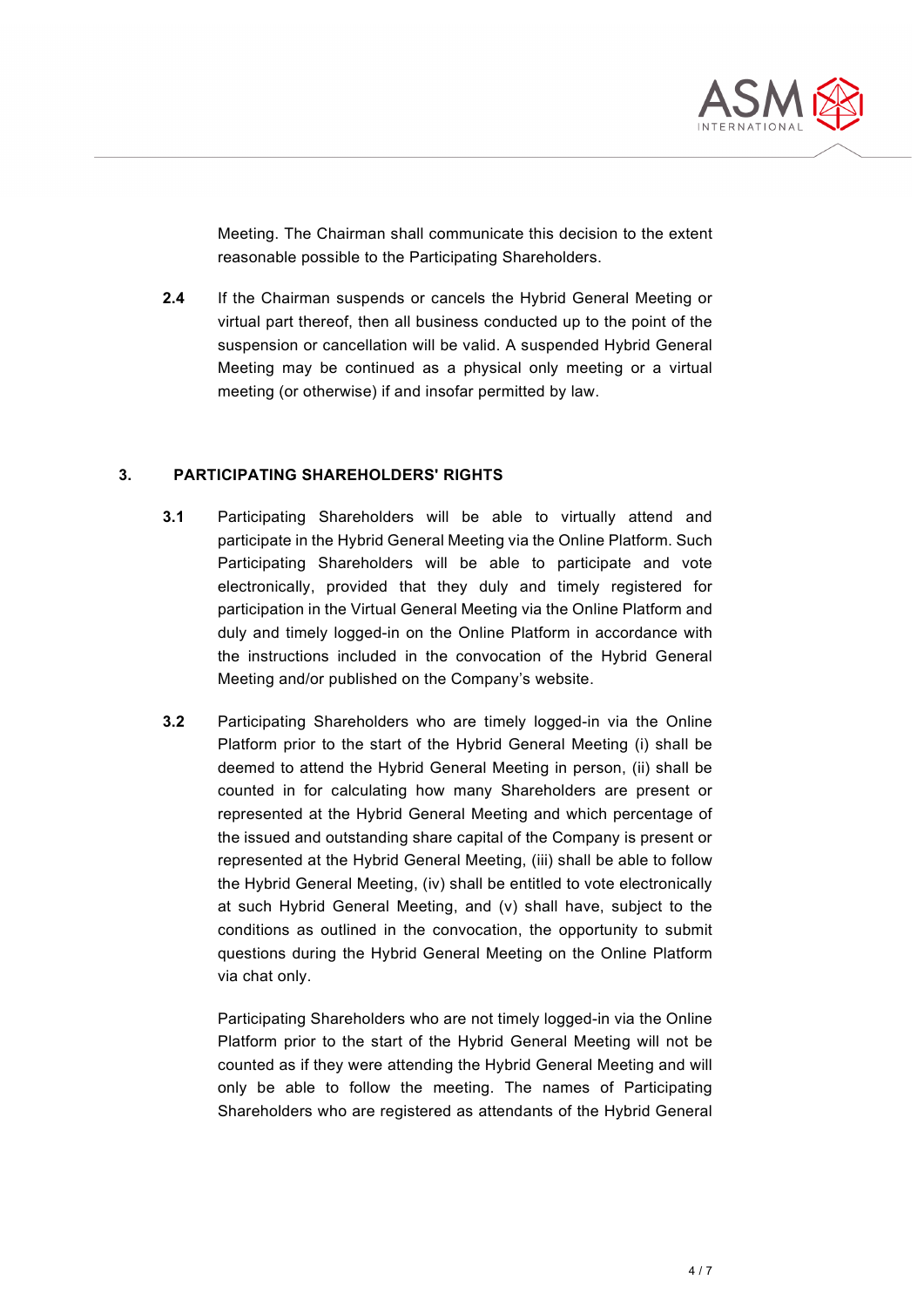

Meeting via the Online Platform will be included in the registration list of Shareholders attending the Hybrid General Meeting.

- **3.3** Any log-off by a Participating Shareholder before the end of the Hybrid General Meeting will not affect the calculation of the quantum of Shareholders attending the Hybrid General Meeting. In case of any early log-off by a Participating Shareholder, the session of the Participating Shareholder will expire. In such event the Participating Shareholder will be allowed to log in again and to re-join the Hybrid General Meeting via the Online Platform. To the extent such Participating Shareholder was timely logged in via the Online Platform prior to the start of the Hybrid General Meeting, such Participating Shareholder will be able to continue to participate in the meeting, submit questions via the chat function, and exercise its voting rights electronically during the remaining part of the Hybrid General Meeting. In all other circumstances such Shareholders will only be able to follow the meeting.
- **3.4** Without prejudice to article 3.2 and 3.3, Participating Shareholders will be able to cast their vote electronically between the moment the Chairman opens the polls on a voting agenda item after the deliberations on that item have taken place and the moment that the Chairman closes the polls during the Hybrid General Meeting. The Chairman may also at the beginning of each Hybrid General Meeting at its sole discretion decide that the polls for one or more voting agenda items will be open between the commencement of the Hybrid General Meeting and the closure of voting as announced by the Chairman during the Hybrid General Meeting. The polls will not be open prior to the start of the Hybrid General Meeting. Notwithstanding the foregoing, the Chairman may during the meeting and at its discretion decide to have a different sequence of voting and presenting the results.
- **3.5** Split voting by Participating Shareholders is not yet supported by the Online Platform and is therefore not possible.
- **3.6** The determination by the Chairman after the closing of the poll or polls on the outcome of a vote by the General Meeting is decisive. The Chairman may inform the Shareholders of the results of such voting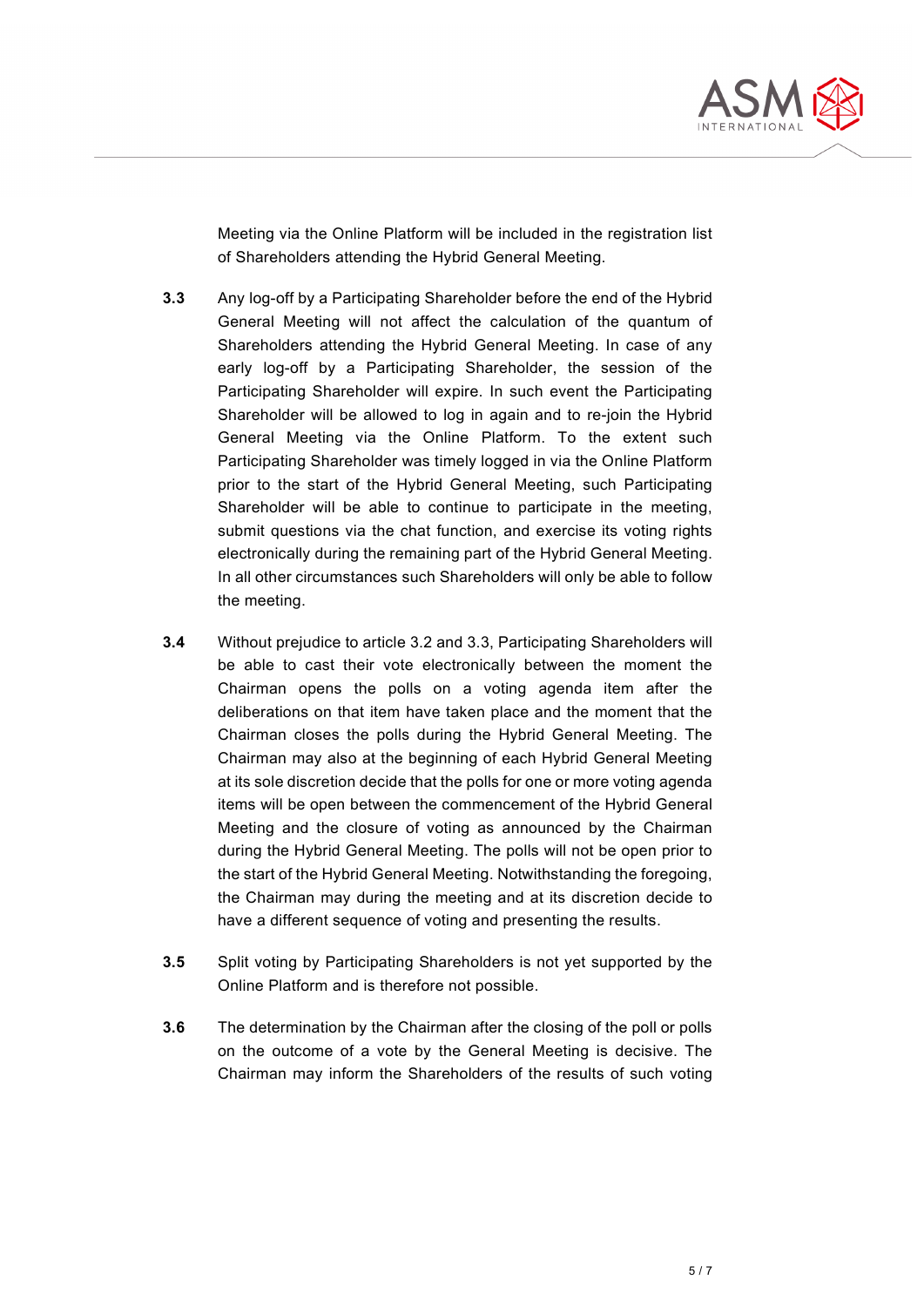

item(s) (i) after the closing of that poll or polls, (ii) at the close of the Hybrid General Meeting, or (iii) at any other time during the meeting.

**3.7** Each Participating Shareholder may after the meeting request the Company to send him or her a confirmation of receipt of his votes cast on the Online Platform during the Hybrid General Meeting.

### **4. AMENDMENTS TO THE TERMS AND CONDITIONS FOR VIRTUAL GENERAL MEETINGS**

The Management Board is authorised to adopt, revoke and amend these Terms and Conditions for Hybrid General Meetings included in the Company's Policy regarding the Hybrid General Meetings of Shareholders at any time which will become effective immediately upon posting on the Company's website [\(https://www.asm.com/investors/corporate](https://www.asm.com/investors/corporate-governance/agm)[governance/agm\)](https://www.asm.com/investors/corporate-governance/agm), unless decided otherwise.

#### **5. CONTACT**

For any questions about these Terms and Conditions for Hybrid General Meetings included in the Company's Policy regarding the Hybrid General Meetings of Shareholders, please contact Investor Relations at [victor.bareno@asm.com.](mailto:victor.bareno@asm.com)